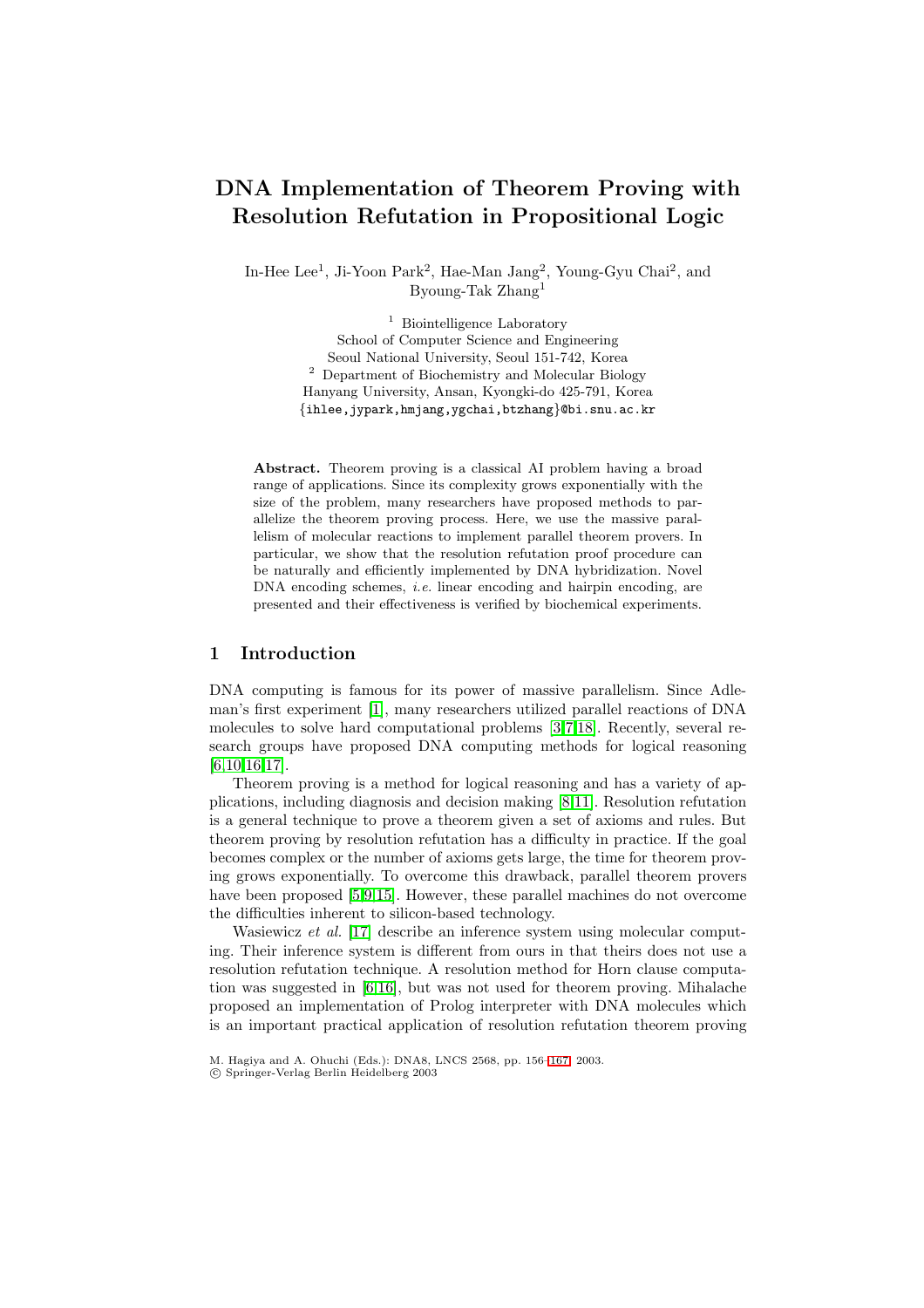[\[10\]](#page-11-5). But his suggestion is not physically feasible, because it requires too many experimental steps. Except for the inference system in [\[17\]](#page-11-7), none of these was implemented in real bio-lab experiments.

In this paper, we describe resolution refutation theorem proving methods using DNA, which are verified by experiments. We develop two different encoding methods for logical formulas, *i.e.* linear and hairpin encodings. These make use of the DNA hybridization reaction in a natural way to perform resolution refutation. Our implementation requires only a constant number of lab steps. The feasibility of the methods is confirmed by lab experiments.

The rest of the paper is organized as follows. A brief introduction to theorem proving and resolution refutation is given in Section 2. Sections 3 and 4 describe the linear and hairpin implementation methods and their experimental results, respectively. Conclusions are drawn in Section 5.

## **2 Theorem Proving with Resolution Refutation**

Theorem proving is a method for automated reasoning [\[8,](#page-11-8)[11\]](#page-11-9). In theorem proving, one must decide methods for representing information and inference rules for drawing conclusions [\[8\]](#page-11-8). Here, we confine ourselves to propositional logic. We use the resolution as inference rule. In this section, we will briefly describe propositional logic, resolution principle, and resolution refutation.

Propositional logic formula consists of Boolean variables and logical connectives. Boolean variable is a variable which can take only T (*true*) or F (*false*) as its value. Among basic logical connectives, there are ∧ (*and*, logical product), ∨ (*or*, logical sum), ¬ (*not*, negation), and → (*implication*). A Boolean variable or its negation is called a *literal*. More exactly, a Boolean variable with  $\neg$  connective is called a negative literal and one without it is called a positive literal. It is proven [\[2\]](#page-11-14) that any n-ary connective can be defined using only  $\wedge$ ,  $\vee$ , and  $\neg$ . For example,  $A \to B$  can be defined as  $\neg A \lor B$  for any Boolean variables A, B.

To prove theorems using resolution refutation, every formula must be expressed in clause form. A clause form in propositional logic is defined as follows:

$$
(clauseform) := (clause) \land (clause) \land \cdots \land (clause)
$$

$$
(clause) := (literal) \lor (literal) \lor \cdots \lor (literal)
$$

A clause with no literal is called an empty clause.

Now the resolution principle can be defined. Let  $A$  and  $B$  be clauses, and v be a literal such that  $v \in \mathcal{A}$  and  $\neg v \in \mathcal{B}$ . Then, from both  $\mathcal{A}$  and  $\mathcal{B}$  we can draw  $(\mathcal{A}-\{v\})\vee(\mathcal{B}-\{\neg v\})$ . We say that we resolved A and B on v and the product of resolution is called a *resolvent*.

In general, a resolution refutation for proving an arbitrary formula  $\omega$  from a set of formulas  $\Delta$  proceeds as follows [\[11\]](#page-11-9):

- 1. Put the formulas in  $\Delta$  into the clause form.
- 2. Add the negation of  $\omega$ , in clause form, to the set of clauses and call it  $\mathcal{C}$ .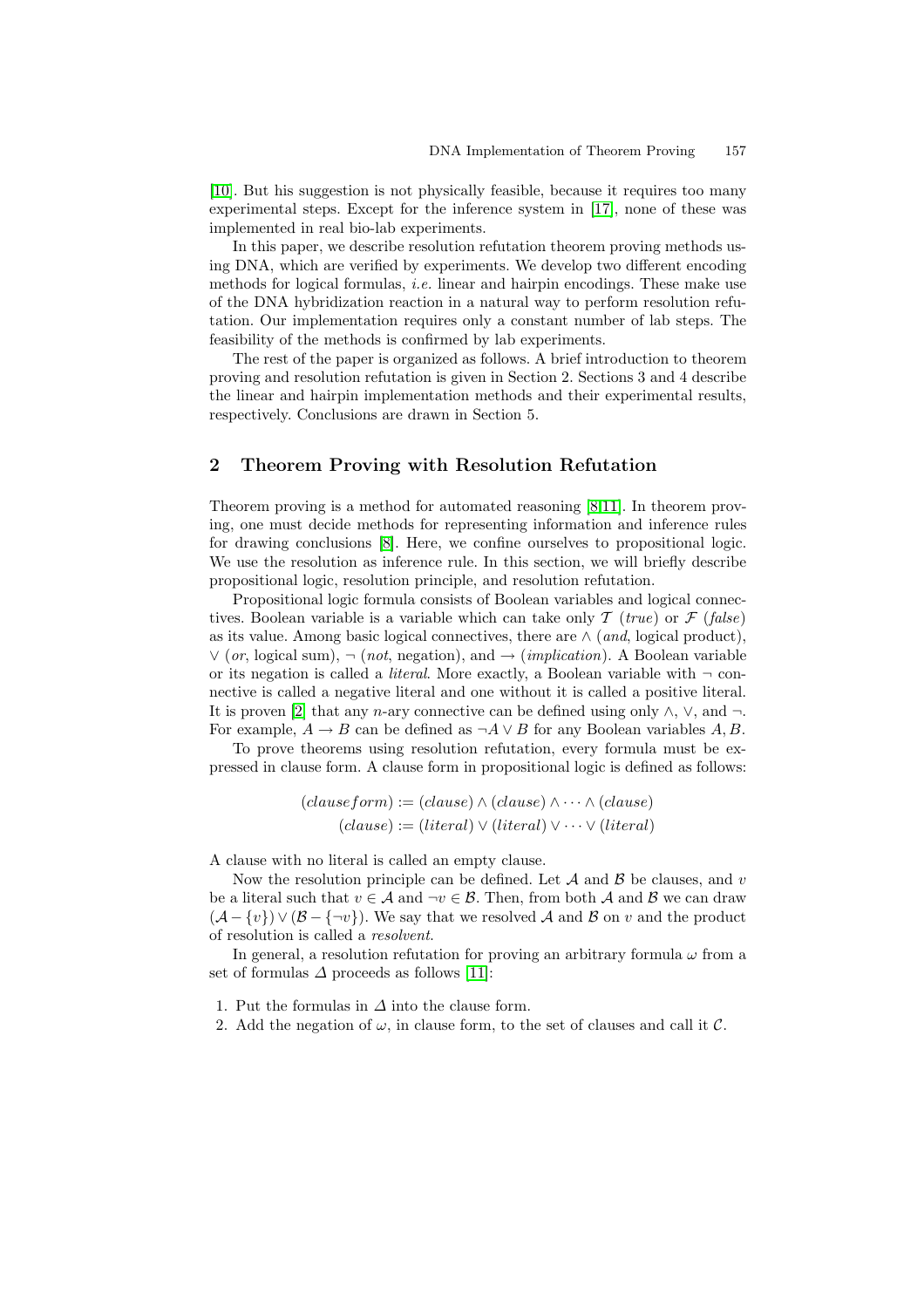

Fig. 1. Theorem proving using resolution refutation.

- <span id="page-2-0"></span>3. Resolve these clauses together, producing a resolvent that logically follows from them.
- 4. If an empty clause is produced, a contradiction is occurred. Thus, it is proved that  $\omega$  is consistent with  $\Delta$ . Stop.
- 5. If no new resolvent can be produced,  $\omega$  is proved not to be consistent with  $\Delta$ . Stop.
- 6. Else, add the resolvent to  $\mathcal C$  and go to step 3.

When an empty clause is drawn, C is called the proof of the goal  $\omega$ . Fig. [1](#page-2-0) shows an example of theorem proving process. The set of formulas  $\Delta = \{P \land Q \rightarrow$  $R, S \land T \to Q, S, T, P$  } is given. We want to prove R is consistent with  $\Delta$ . After converting the formulas into clause form, we get a set of clauses  $\{\neg P \lor \neg Q \lor R,$  $\neg S \lor \neg T \lor Q$ , S, T, P}. Then we add the negation of R, *i.e.*  $\neg R$ , to this set. Each box in Fig. [1](#page-2-0) contains one clause. The clauses and their resolvents are connected with arrows. Resolving on P from  $\neg P \lor \neg Q \lor R$  and P results in  $\neg Q \lor R$ . Similar steps can be continued until an empty clause is produced. The symbol *nil* denotes an empty clause.

The above theorem proving process becomes complex as the number of formulas grows. In the case of the propositional calculus, one must decide the literal to resolve on. Therefore, if there are  $n$  different literals, there are  $n!$  different theorem proving processes with  $n! = O(n^n)$  by Stirling's approximation. Thus, the complexity of proof grows exponentially. So it is impossible for large  $n$  to test one by one with digital computer which one is a logically correct proof. To speed up finding proofs, two approaches were developed. One approach is to use heuristics such as the breadth-first strategy, the set of support strategy, or the unit preference strategy [\[8\]](#page-11-8). The other approach is to parallelize the theorem proving process [\[5](#page-11-10)[,9,](#page-11-11)[15\]](#page-11-12). We took the second approach and chose to use the massive parallelism of DNA molecular reactions for implementing parallel theorem provers.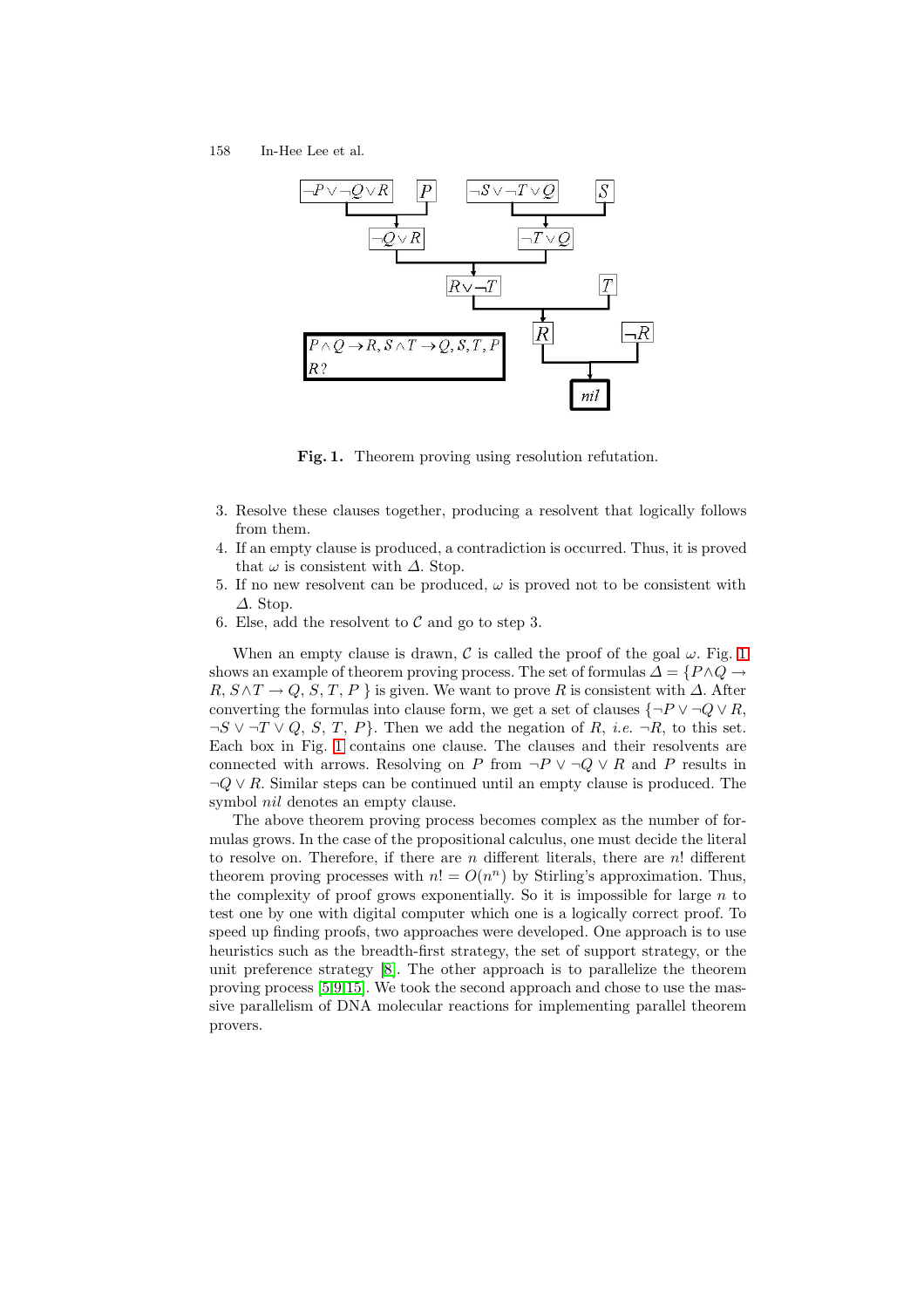

<span id="page-3-0"></span>**Fig. 2.** (a) Encoding for a Boolean variable and its negation (The arrows are from 5' to 3'). (b) The general procedure for our experiments.

## **3 Linear Implementation of Resolution Refutation**

We solved the theorem proving problem shown in Fig. [1](#page-2-0) by biochemical experiments. We developed two versions of implementation and performed experiments separately. Each implementation consists of two steps.

In the first step, we represent formulas in clause form with DNA molecules. Because we restrict ourselves to propositional logic, we just need to encode each Boolean variable with different DNA sequences. Our implementations are different from each other in the way to make a clause from these variable sequences. In both implementations, we encoded each variable with different sequences of the same length. The negation of a variable is denoted as a Watson-Crick complementary sequence encoding the variable. Encoding for a Boolean variable and its negation is shown in Fig. [2.](#page-3-0) In the second step, we implemented resolution refutation steps with molecular reactions. This step varies, depending on the representation method used in the previous step. But the general procedure is identical in our two implementations as follows (see Fig. [2-](#page-3-0)(b)).

- 1. Mix DNA molecules corresponding to clauses.
- 2. Hybridize DNA molecules to perform resolution.
- 3. Ligate hybridization products to make it easy to find a proof.
- 4. Perform PCR to amplify ligation products. In this step, only the ligation product which is a valid proof can be amplified.
- 5. Perform gel electrophoresis to see whether we found a proof or not.

### **3.1 Representation of Clauses**

A clause is designed with single-stranded DNA that consists of each variables in the clause. We determined the order in which a literal in a clause appears so that a valid proof make a linear double-stranded molecule after hybridization step. As an example, sequence for a clause  $\neg Q \lor \neg P \lor R$  is a concatenation of sequences for  $\neg Q$ ,  $\neg P$ , and R (see the topmost box in Fig. [3\)](#page-4-0).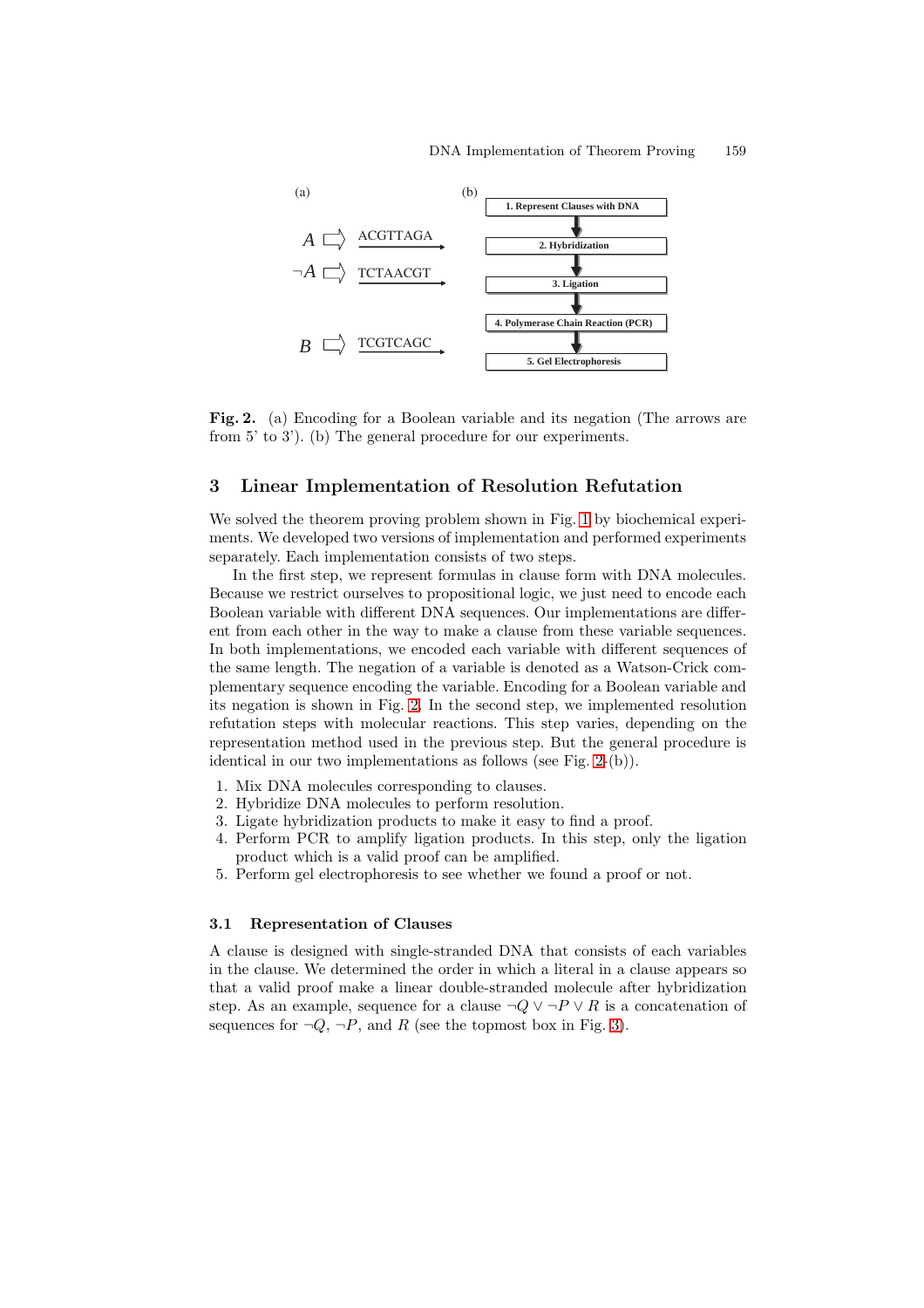

<span id="page-4-0"></span>**Fig. 3.** Simplified process of linear implementation (The arrows are from 5' to 3').

## **3.2 Implementation of Resolution Refutation**

Resolution of a variable between two clauses is represented with hybridization of two regions corresponding to that literal in each clause. For example, when a variable v is resolved from clauses  $A$  and  $B$ , regions corresponding to v or  $\neg v$  in each clause hybridize and other regions remain unchanged. Therefore, if the resolvent is an empty clause, no region will remain as single-stranded DNA. Therefore, to see whether an empty clause is produced, one needs to verify if there exists a molecule with no single-stranded region. We used ligation, PCR, and gel electrophoresis to find this molecule. During ligation, every clause sequence used to produce the empty clause will be ligated into a long double-stranded molecule. In the next step, we amplify this ligation product by PCR with the goal sequence as a primer. Finally, the result is examined by gel electrophoresis. All of these experimental steps are summarized in Fig. [3.](#page-4-0)

## **3.3 Experimental Results**

The sequences used in the experiment were designed by NACST using evolutionary optimization [\[14\]](#page-11-15) and synthesized by Bioneer Co. (Tae-Jeon, Korea). The oligomer sequences are given in Table [1.](#page-5-0) The experiment consists of the following steps:

1. **Purification of oligomers:** Each oligomer was 5'-phosphorylated and purified by PAGE. Briefly, 1 nM of each oligomer was mixed and incubated for 1 h at 37◦C with 10 U T4 polynucleotide kinase (Life Technologies) in 70 mM Tris-HCl (pH 7.6) buffer containing 10 mM  $MgCl<sub>2</sub>$ , 100 mM KCl, 1  $mM$  2-mercaptoethanol and 1  $mM$  ATP (Sigma, St. Louis, MO, USA), in a volume of 100  $\mu$ . The T4 kinase was inactivated by heating to 95<sup>°</sup>C for 10 min.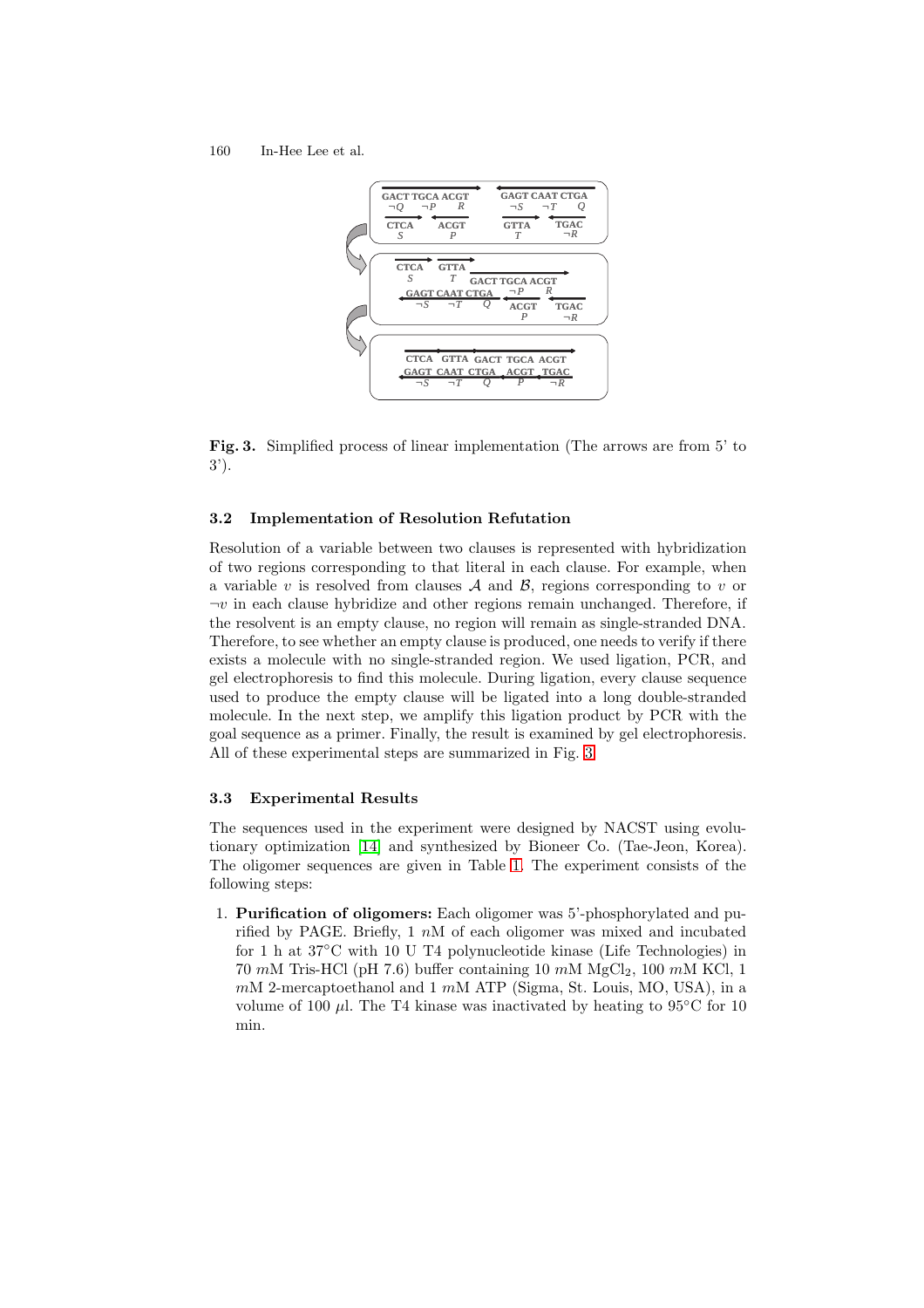

<span id="page-5-1"></span>**Fig. 4.** Electrophoretogram of the PCR product in the linear implementation. Lane 1: PCR products with  $S$  and  $\neg R$  as primers. Lane 2: PCR products with  $\neg S$  and R as primers. Lane M is a size marker.

- 2. **Hybridization of oligomers:** 100 pM of each oligomer was mixed. Initial denaturation was achieved at 95◦C for 10 min. During hybridization we lowered temperature from 95◦C to 16◦C (1◦C / min) using iCycler thermal cycler (Bio-rad, USA).
- 3. **Ligation of hybrid molecules:** Ligation was achieved with T4 DNA ligase at 16◦C for overnight using iCycler thermal cycler. The reaction buffer contains 50 mM Tris-HCl (pH 7.8), 10 mM MgCl<sub>2</sub>, 5 mM DTT, 1 mM ATP, and 2.5  $\mu$ g/ml BSA.
- 4. **PCR amplification for 'readout':** 50 µl PCR amplification contained 100  $pM$  of primer and template. The reaction buffer consists of  $10mM$  Tris-HCl (pH 7.8) containing 50 mM KCl, 1.5 mM  $MgCl<sub>2</sub>$ , 0.1% Triton X-100, 0.2 mM dNTP, and 1 U DNA Taq polymerase (Korea Bio-technology, Korea). PCR condition is given in Table [2.](#page-6-0)
- 5. **Gel electrophoresis:** Amplified PCR products were purified by electrophoresis on a 15% polyacrylamide gel  $(30\% \text{ acrylamide } [29:1 \text{ acrylamide } /$ bis (acrylamide)]). The running buffer consists of  $100$  mM Tris-HCl (pH 8.3) 89 mM boric acid, and 2 mM EDTA. The sample buffer is Xylene Cyanol FF tacking dye. Gels were run on a Bio-rad Model Power PAC 3000 electrophoresis unit at 60 W  $(6V/cm)$  with constant power.

**Table 1.** Sequences for linear implementation (in order of from 5' to 3').

<span id="page-5-0"></span>

| clause   | sequence                                                                    |
|----------|-----------------------------------------------------------------------------|
|          | $\neg Q \lor \neg P \lor R$ CGTACGTACGCTGAA CTGCCTTGCGTTGAC TGCGTTCATTGTATG |
|          | $Q \vee \neg T \vee \neg S$ TTCAGCGTACGTACG TCAATTTGCGTCAAT TGGTCGCTACTGCTT |
|          | AAGCAGTAGCGACCA                                                             |
| T        | ATTGACGCAAATTGA                                                             |
|          | GTCAACGCAAGGCAG                                                             |
| $\neg R$ | CATACAATGAACGCA                                                             |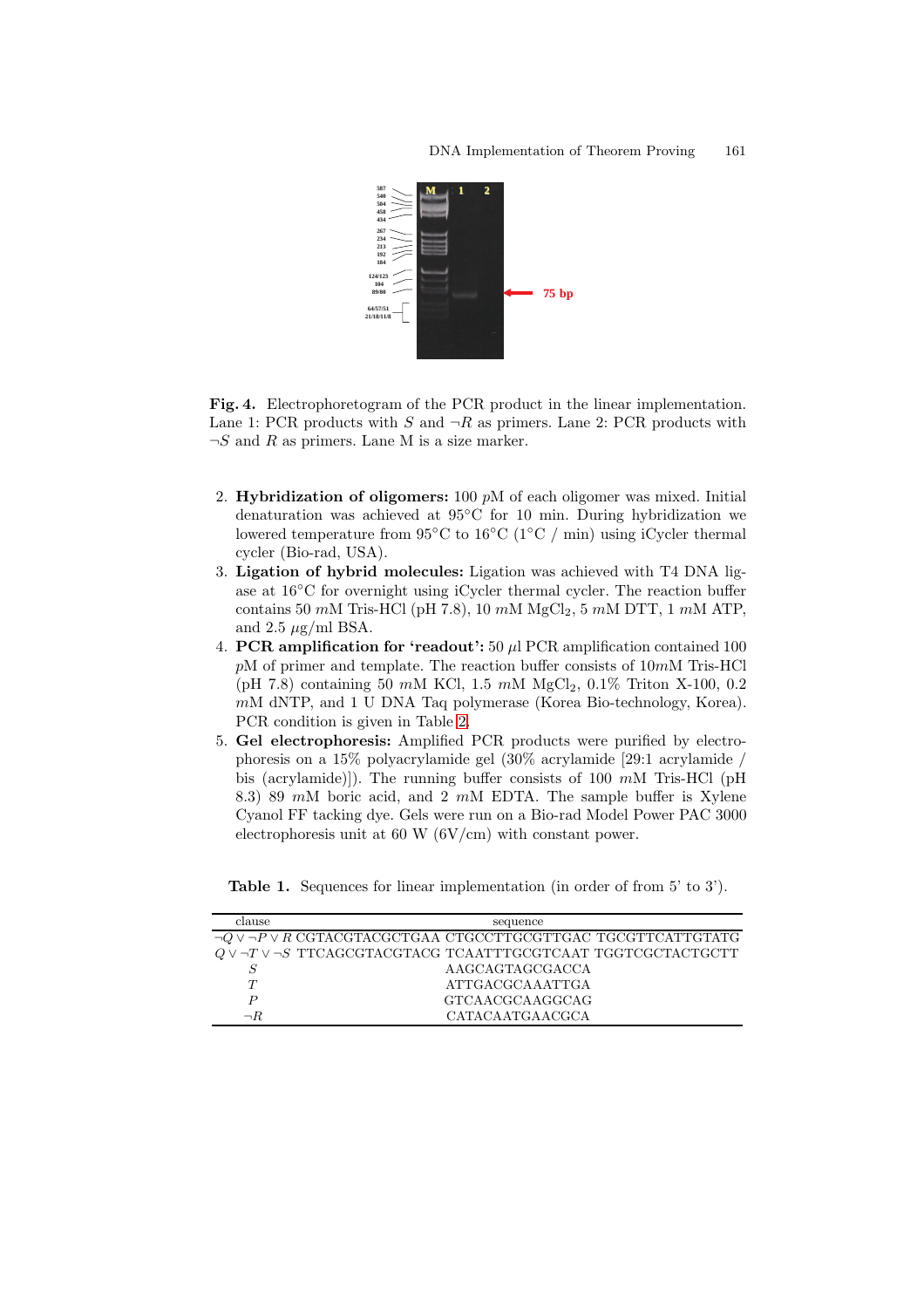<span id="page-6-0"></span>

|             |                   |                   | cycle denaturation (94 $^{\circ}$ C) annealing (58 $^{\circ}$ C) polymerization (72 $^{\circ}$ C) |
|-------------|-------------------|-------------------|---------------------------------------------------------------------------------------------------|
|             | 4 min             | $0.5 \text{ min}$ | $0.5 \text{ min}$                                                                                 |
| $2 \sim 26$ | $0.5 \text{ min}$ | $0.5 \text{ min}$ | $0.5 \text{ min}$                                                                                 |
| 27          | $0.5 \text{ min}$ | $0.5 \text{ min}$ | $10 \text{ min}$                                                                                  |

**Table 2.** The PCR condition for linear implementation.

The electrophoretogram is given in Fig. [4.](#page-5-1) To make an empty clause, all of the 5 variables must be resolved. Every time one variable is resolved, double-stranded region with 15 bp is produced. Therefore, we can expect a 75 bp band will appear after gel electrophoresis. As can be seen in Fig. [4,](#page-5-1) an empty clause is produced. Thus, we found a proof for the given problem.

## **3.4 Discussion**

There are some points to be considered to expand this implementation. First of all, we should rearrange variables in each clauses to make an empty clause form a linear double-stranded molecule. This requirement poses a limitation on the type of clauses we can use. That is, some kind of clauses does not make a linear double-stranded molecule no matter how we rearrange the variables. Also, it is impossible to know in advance which sequence to use as a primer. And there are possibilities of false positive. Even if  $S$  and  $T$  does not exist in Fig. [3,](#page-4-0) our implementation will make band with expected length. But we can reduce the possibilities of false positive by including exonuclease treatment step before PCR step.

## **4 Hairpin Implementation of Resolution Refutation**

As mentioned in previous section, there are several limitations in linear implementation. To overcome these limitations, we introduce branched molecules and hairpin molecules to represent clauses. In this implementation, we can always use the negation of goal as a primer. Similar idea was introduced by Uejima and others[\[16\]](#page-11-6) for Horn clause computation. But their work was intended to perform Horn clause computation not resolution refutation. Also in their work, molecular form of the empty clause is different from ours.

## **4.1 Representation of Clauses**

Each clause with n literals is denoted by a branched molecule with  $n$  arms except for the clause with one literal. Each n-arm has a sticky end corresponding to each literal. Sticky ends for the positive and negative literals of one variable are complementary. For a clause with one literal which is not the goal, we represent it with a hairpin molecule having a sticky end. We encode the goal clause with a linear single-stranded molecule as in the linear implementation described in the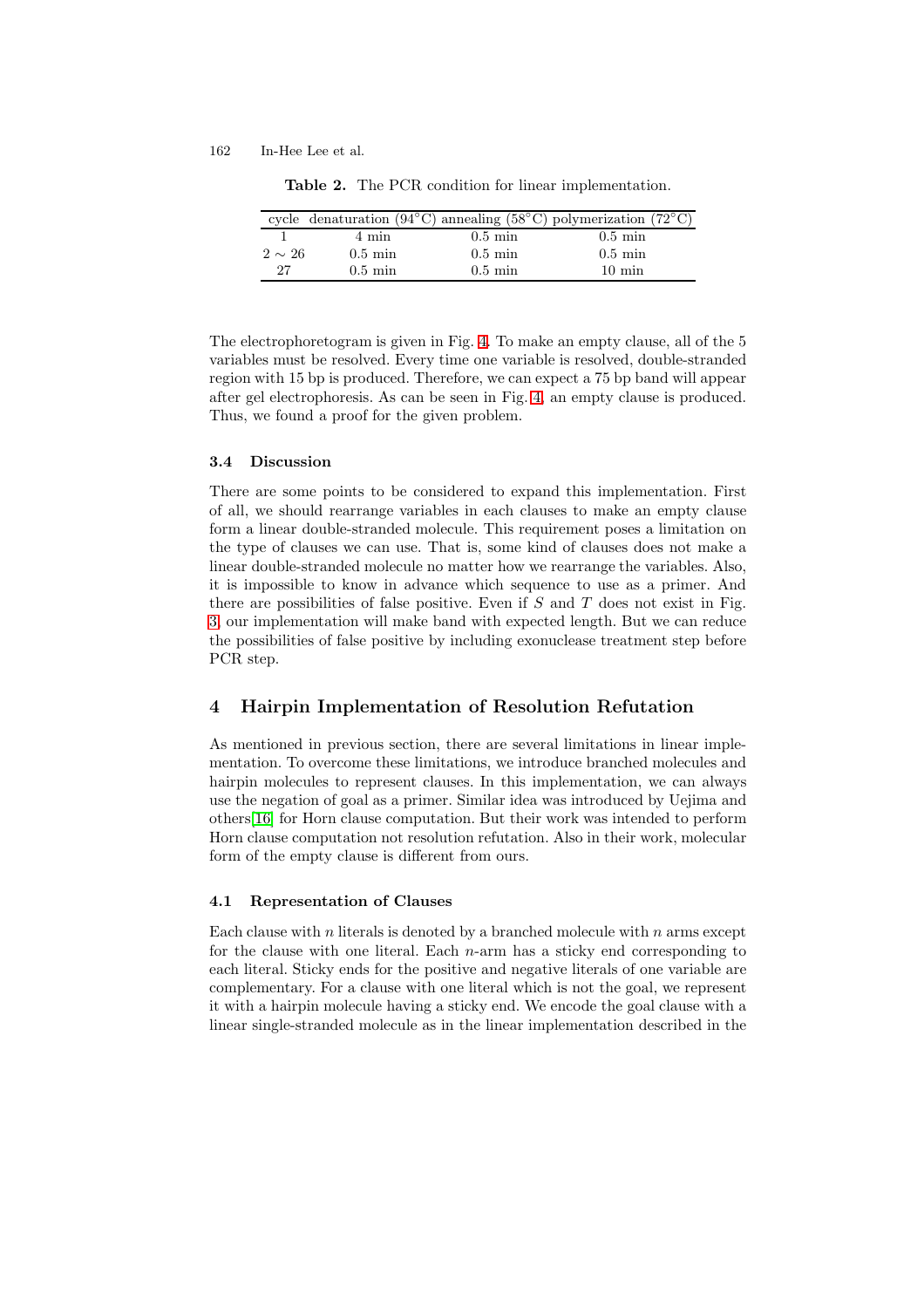

<span id="page-7-0"></span>**Fig. 5.** The simplified process of hairpin implementation (The arrows are from  $5'$  to  $3'$ ).

<span id="page-7-1"></span>**Table 3.** Sequences for hairpin implementation (in order of from 5' to 3').

| clause          | sequence                     |
|-----------------|------------------------------|
|                 | <b>TATTAAGACTTCTTGTAGTCT</b> |
| $\neg P \vee Q$ | TAATAAGGAA                   |
|                 | <b>TCATGTTCCT</b>            |
|                 | <b>CATGA</b>                 |

previous section. For example, if there were  $\neg Q \lor \neg P \lor R$ , S, and  $\neg R$  (the goal), the clause  $\neg Q \lor \neg P \lor R$  is represented by a 3-armed branched molecule, S by a hairpin molecule, and  $\neg R$  by a single-stranded molecule (see Fig. [5\)](#page-7-0).

### **4.2 Implementation of Resolution Refutation**

As in the linear implementation, resolution between two clauses is implemented as hybridization between two molecules. When an empty clause is drawn, it will start with a goal sequence and end with its negation, since clauses are either branched molecules or hairpin molecules except for the goal. Therefore, at the PCR step, we used the negation of goal variable only as a primer. To read the PCR product, we used gel electrophoresis. If a band is formed, we can conclude that the goal is consistent with the given clauses. If not, we say that the goal is not consistent with them. Because each band corresponds to a proof, we can find several different proofs at one time.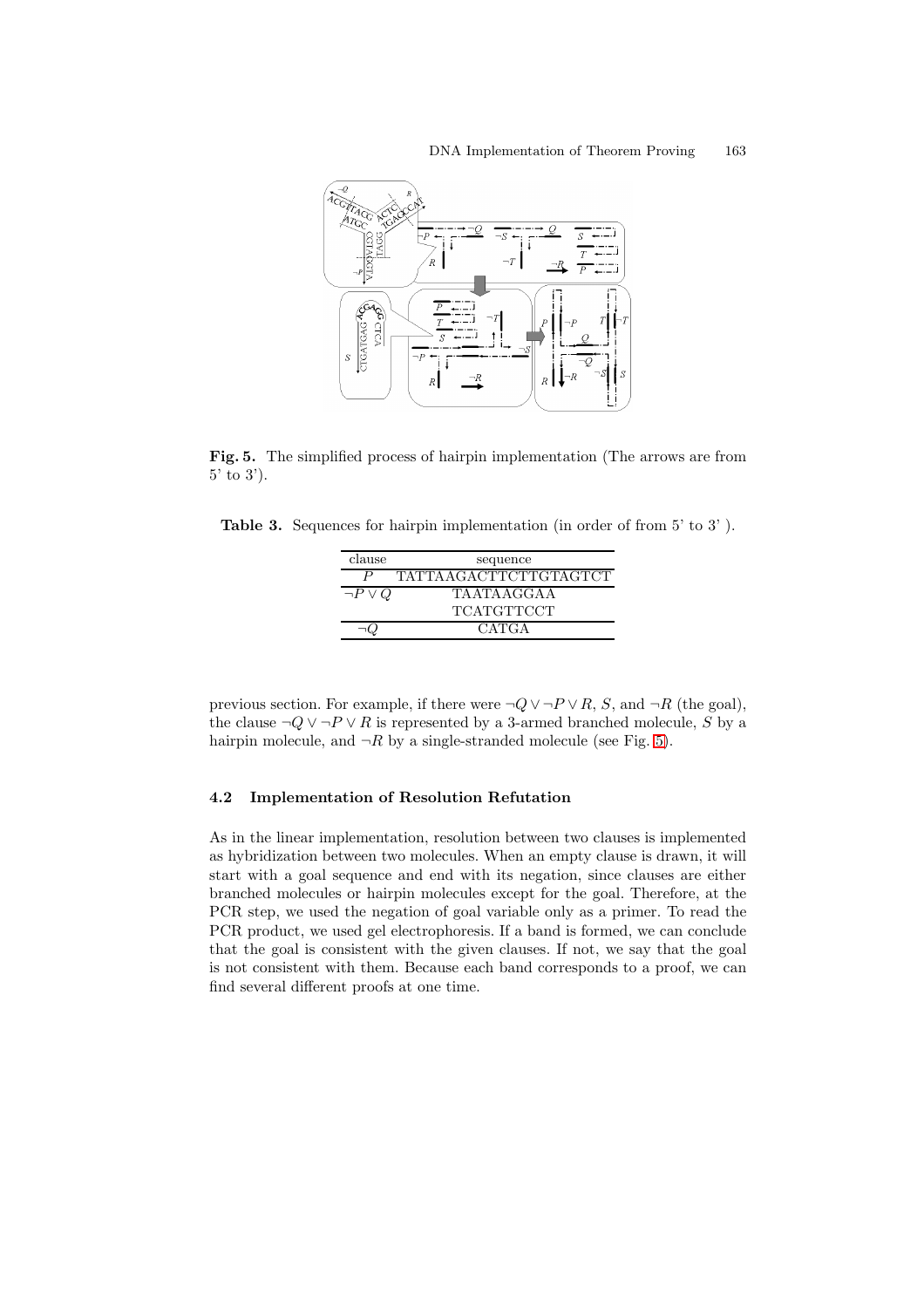

<span id="page-8-0"></span>**Fig. 6.** The form of molecules used in experiments for hairpin implementation. (The arrows are from 5' to 3'.)

**Table 4.** The PCR condition for hairpin implementation

<span id="page-8-1"></span>

|             |                 |       | cycle denaturation (98 <sup>o</sup> C) annealing (58 <sup>o</sup> C) polymerization (72 <sup>o</sup> C) |
|-------------|-----------------|-------|---------------------------------------------------------------------------------------------------------|
|             | $5 \text{ min}$ | 1 min | 1 min                                                                                                   |
| $2 \sim 26$ | $1 \text{ min}$ | 1 min | 3 min                                                                                                   |
| 27          | 1 min           | 1 min | $7 \text{ min}$                                                                                         |

#### **4.3 Experimental Results**

To test our idea, we solved a very simple theorem proving problem: given P and  $P \to Q$ , is Q consistent with them? Putting it in clause form, we get the clauses  $\{P, \neg P \lor Q, \neg Q\}$ . The form of molecules representing these clauses are given in Fig. [6.](#page-8-0) As in the previous experiment, all sequences were designed by NACST [\[14\]](#page-11-15) and were synthesized by Bioneer Co. The sequences we used are given in Table [3.](#page-7-1) Experimental steps are the same as in the previous experiment. The main differences between two experiments were the PCR condition and the type of gel used in gel electrophoresis. The PCR condition for this experiment is given in Table [4.](#page-8-1) We should have used  $\neg Q$ , the negation of the goal variable, as a primer in principle. But in this case, the sequence corresponding to it is too short to use it as a primer. Therefore, we used lower part of the molecule in Fig. [6-](#page-8-0)(b) as a primer. We used 3% agarose gel at the gel electrophoresis step.

The electrophorestogram of hairpin implementation is given in Fig. [7.](#page-9-0) In Fig. [7,](#page-9-0) we can see bands of 23bpand 46bpas expected in Fig. [6.](#page-8-0) From this result, we can say our method can find a proof if it exist. If there is no such proof, we should fail to get band with that length. To verify this, we performed the same experiments without one or more molecules in Fig. [6](#page-8-0) (see Fig. [8\)](#page-10-0). Only lane 12 in Fig. [8](#page-10-0) contains all of them. Therefore a band must appear in lane 12 only. But we can see short bands in lane 2∼7. We think that short bands in lane 3∼7 are formed by hybridization of two  $P<sub>S</sub>(see Fig. 6-(a))$  $P<sub>S</sub>(see Fig. 6-(a))$  $P<sub>S</sub>(see Fig. 6-(a))$ . And the longer bands in lane 2 seems to be formed by hybridization of P and  $\neg P \lor Q$  (see Fig. [6-](#page-8-0)(a) and Fig. [6-](#page-8-0)(b)). But this longer band must be shorter than the band in lane 12, for it does not contain molecule  $\neg Q$ . To compare both lanes, we draw dashed lines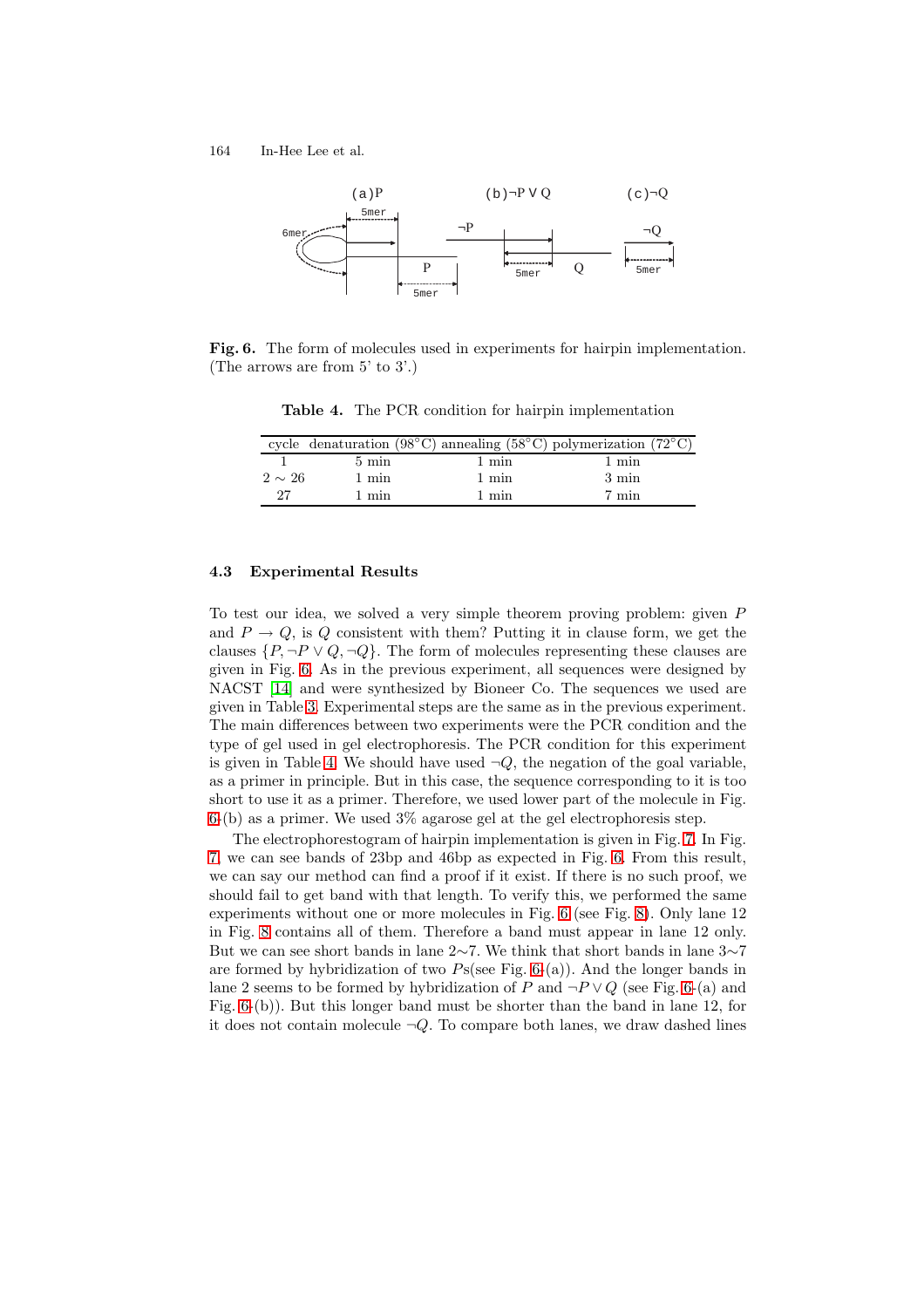

<span id="page-9-0"></span>**Fig. 7.** The result of ligation mixture after PCR and electrophoresis. Lane 1-8: Ligation mixture under various conditions. Lane  $M: a 25$  bp size marker. The arrow indicates the 23 bp PCR product.

in Fig. [8.](#page-10-0) We find that the band in lane 2 is shorter than that of lane 12 as we expected.

### **4.4 Discussion**

In this experiment, because of self-complementary sequences such as hairpin and group of sequences with complementary subsequence such as branch, PCR step is extremely difficult. If some of these complementary sequences hybridize during PCR step due to their thermodynamical properties such as melting temperature, amplification will stop at that point and we will get false negative result. Also as you can see in Fig. [7,](#page-9-0) one proof can have two bands of different length. We think it is due to the hybridization of two hairpin molecules.

And there are some cases when our method can not tell whether a proof is found or not. For example, if the goal variable is resolved more than once, our method will tell there exists a proof regardless of the existence of empty clause. To solve this problem, we need a different detection method for empty clause or a different encoding scheme.

Also, for we did not restricted the form of clause, non-Horn clause can form a complicated self-loop structure. And even if we restrict ourselves to Horn-clauses, if there are two clauses which have two resolvable variables, they can form a self-loop structure, too. For example, if there are  $\neg P \lor Q$  and  $P \lor \neg Q \lor \neg R$ , after resolving  $P$  or  $Q$ , the resolvent can form a self-loop structure. What is worse, as the number of variable grows, we should use longer sequences to encode each variable and the possibility of self-hybridization will grow. To solve this problem, we need to make procedure removing this self-loop or to design new representations for clauses.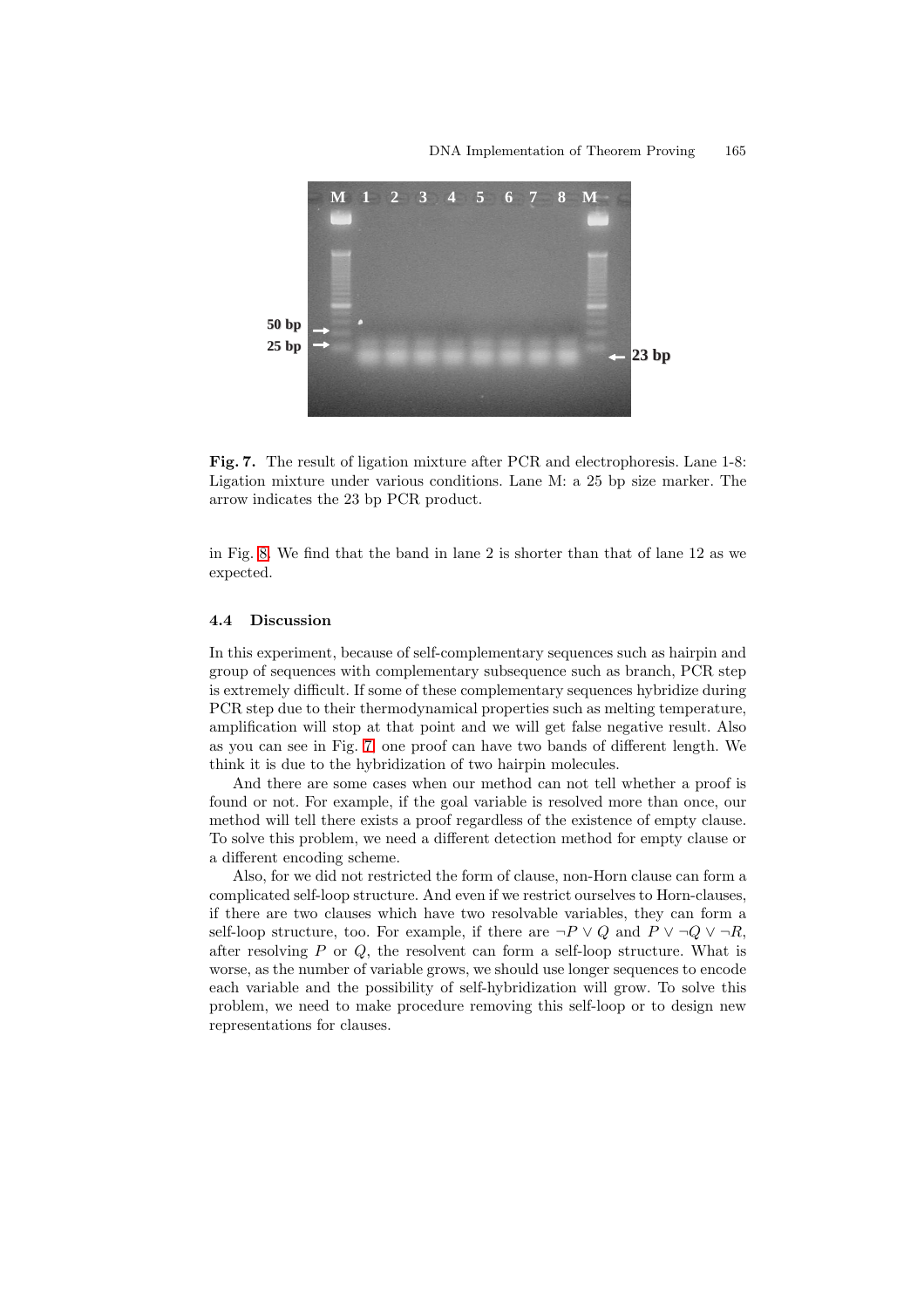

<span id="page-10-0"></span>**Fig. 8.** The verification of detection method. Lane 1: without Fig. [6-](#page-8-0)(a). Lane 2: without Fig. [6-](#page-8-0)(c). Lane 3: without upper part of Fig. [6-](#page-8-0)(b). Lane 4: without lower part of Fig. [6-](#page-8-0)(b). Lane 5: Fig. [6-](#page-8-0)(a) and (c) only. Lane 6: Fig. [6-](#page-8-0)(a) and lower part of (b) only. Lane 7: Fig.  $6-(a)$  and upper part of (b) only. Lane 8: Fig. [6-](#page-8-0)(b) only. Lane 9: lower part of Fig. [6-](#page-8-0)(b) and (c) only. Lane 10: upper part of Fig. [6-](#page-8-0)(b) and (c) only. Lane 11: the same as lane 8. Lane 12: with all of molecules. Lane M: a 25bp size marker.

When using branched molecules, branch migration may occur. But as suggested in [\[12\]](#page-11-16), inserting T's to junction point can reduce the possibility of branch migration.

## **5 Conclusions**

Using molecular reactions of DNA, we proved theorems in the propositional calculus. We presented methods for encoding clauses with DNA molecules and solved theorem proving problems with lab experiments. Our methods are distinguished from other work in several points. First, it does not need additional operations except hybridization. Only simple operations such as ligation and PCR are needed to verify the results. Second, the number of experimental steps does not vary with the problem size. Our implementation methods require only hybridization, ligation, PCR, and gel electrophoresis, and these operations are all  $O(1)$  operations. Finally, taking the limit of PCR operation  $(10,000bp)$  into consideration, our methods can solve theorem proving problems with up to 660 literals (15mer per literal).

As we discussed above, there are several things to consider in both implementations. And we are trying to improve our implementations.

## **Acknowledgements**

This research was supported in part by the Ministry of Education under the BK21-IT program and the Ministry of Commerce through the Molecular Evo